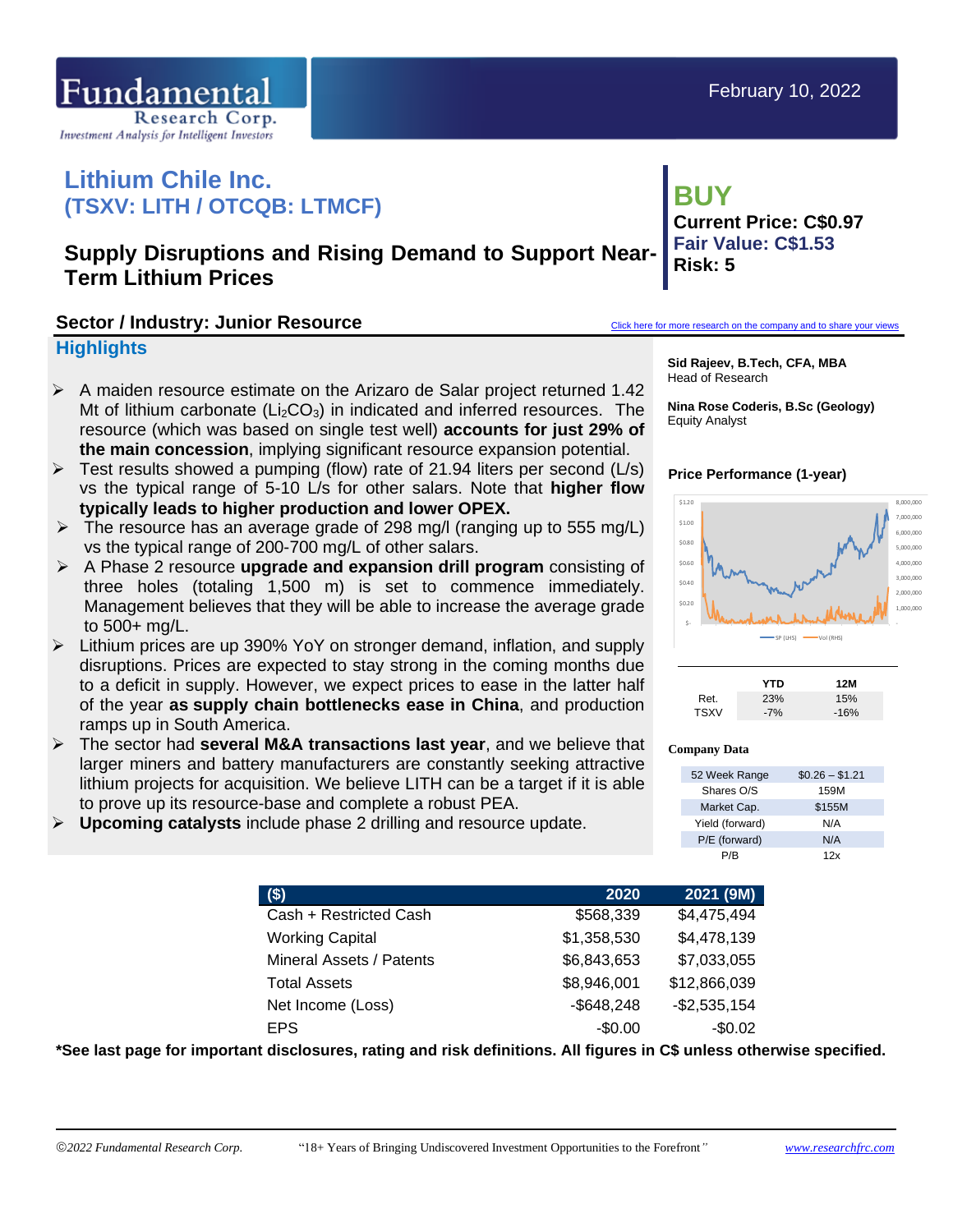

### **Maiden Resource Estimate**

The initial resource estimate includes results from Argento-1, the first test well of the Salar de Arizaro project in Salta province, Argentina.

| <b>Resource</b><br>Category            | <b>Brine</b><br>Volume<br>(m <sup>3</sup> ) | Avg.<br>Li<br>(mg/l) | In situ Li<br>(tonnes) | Li <sub>2</sub> CO <sub>3</sub><br><b>Equivalent</b><br>(tonnes) |  |  |  |  |  |
|----------------------------------------|---------------------------------------------|----------------------|------------------------|------------------------------------------------------------------|--|--|--|--|--|
| Indicated                              | 5.65E+08                                    | 298                  | 168,000                | 895,000                                                          |  |  |  |  |  |
| Inferred                               | 3.37E+08                                    | 298                  | 100,000                | 535,000                                                          |  |  |  |  |  |
| <b>Total Indicated</b><br>and Inferred | $9.02E + 08$                                | 298                  | 268,000                | 1,420,000                                                        |  |  |  |  |  |

#### **2022 Resource Estimate**

*The surface area of Salar de Arizaro is larger than Millennial Lithium's Pastos Grande project (also in Salta), which was recently acquired by Lithium Americas (TSX: LAC) for \$400M*

*In December, Rio Tinto (NYSE: RIO) announced an agreement to acquire a lithium project in Argentina, from privately held Rincon Mining, for \$1B*

*The initial resource from the Argento-1 test well covers a limited portion (29%) of the project's main concession*

*Pumping tests returned a very high average rate of 21.94 L/s*

*The average grade of 298 mg/L (ranging up to 555) is on the lower end of comparables*

*The most favorable unit for production lies below a depth of 304 m; depths are in line with comparables*

*Source: Company*

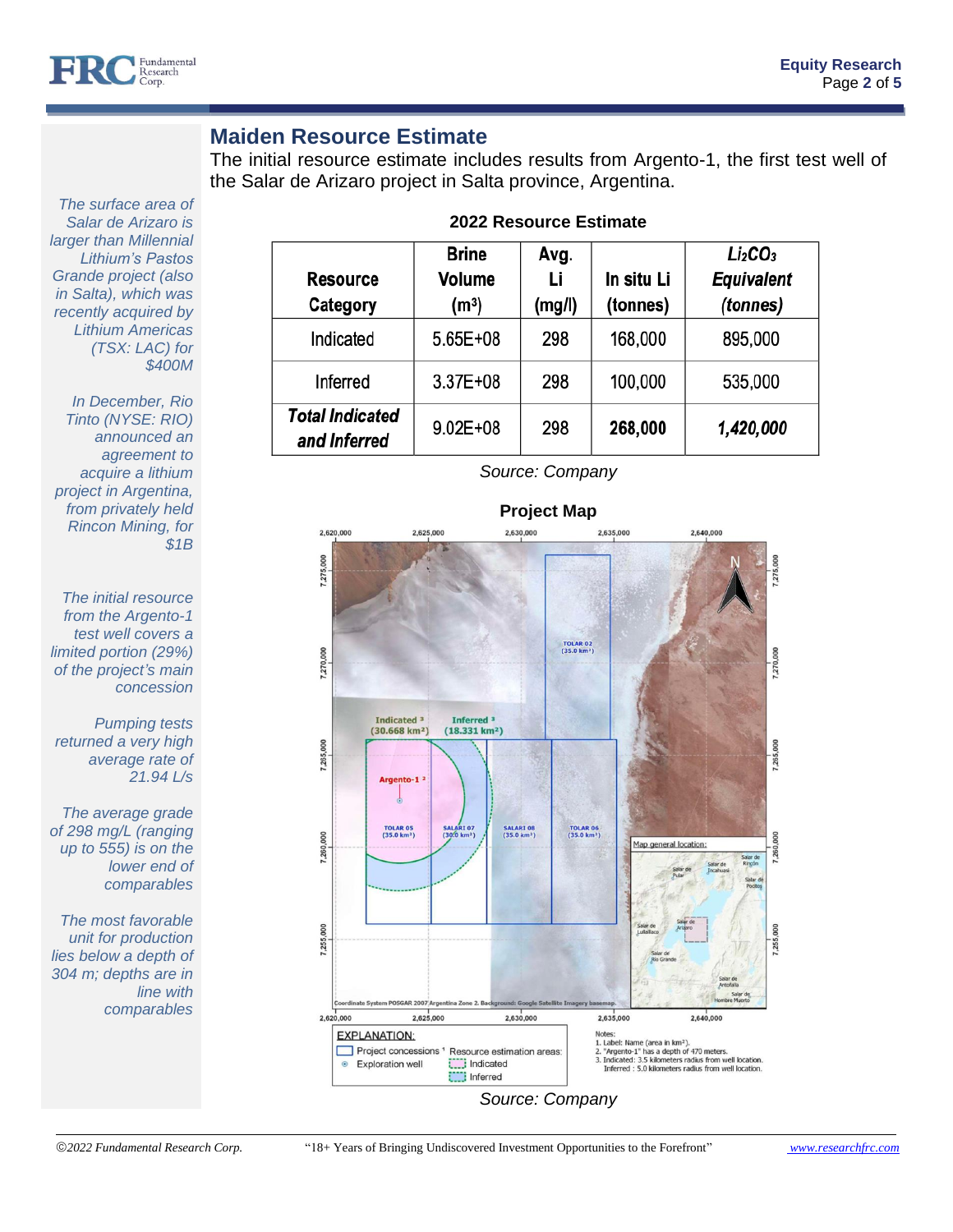

## **Financials**

*Strong balance sheet*

*Subsequent to Q3- 2021, the company raised \$4.15M*

*Currently pursuing a \$7M financing*

| <b>Liquidity Position</b>             |             |               |  |  |  |  |
|---------------------------------------|-------------|---------------|--|--|--|--|
| \$ (FYE - Dec 31st)                   | 2020        | 2021 (9M)     |  |  |  |  |
| Cash                                  | \$568,339   | \$4,475,494   |  |  |  |  |
| <b>Working Capital</b>                | \$1,358,530 | \$4,478,139   |  |  |  |  |
| <b>Current Ratio</b>                  | 4.14        | 14.19         |  |  |  |  |
| LT Debt / Assets                      |             |               |  |  |  |  |
| Monthly Burn Rate (G&A)               | $-$45,901$  | $-$ \$115,555 |  |  |  |  |
| <b>Exploration and Development</b>    | $-$563,834$ | $-$604.011$   |  |  |  |  |
| <b>Cash from Financing Activities</b> | \$1,410,926 | \$5,875,338   |  |  |  |  |
| Data Source: Financial Statements     |             |               |  |  |  |  |

**Stock options and warrants –** 6.58M options (weighted average exercise price of \$0.44 per share), and 22.19M warrants (\$0.63) are outstanding. 6.23M options and all of the warrants are in-the-money, **implying a potential to raise up to \$17M.**

## **Valuation**

| <b>Project Owner</b>                                                                                                                                 |                                                                                | Pure<br><b>Energy</b><br><b>Minerals</b> | <b>Standard</b><br>Lithium      | Lithium<br>Power           | <b>Neo</b><br>Lithium | <b>Millennial</b><br><b>Lithium</b>     | Lake<br><b>Resources</b>      | <b>Cypress</b><br><b>Development</b> | American<br><b>Lithium</b> | <b>Noram</b>    | <b>E3 Metals</b>   | Enertopia         | loneer     | <b>Spearmint</b> |
|------------------------------------------------------------------------------------------------------------------------------------------------------|--------------------------------------------------------------------------------|------------------------------------------|---------------------------------|----------------------------|-----------------------|-----------------------------------------|-------------------------------|--------------------------------------|----------------------------|-----------------|--------------------|-------------------|------------|------------------|
| Location                                                                                                                                             |                                                                                | Nevada, US                               | South<br>Arkansas,<br><b>US</b> | <b>Chile</b>               | Argentina             | Argentina                               | Argentina                     | Nevada, US                           | Nevada, US                 | Nevada, US      | Alberta,<br>Canada | Nevada, US        | Nevada, US | Nevada, US       |
| <b>Stage</b>                                                                                                                                         |                                                                                | <b>PEA</b>                               | <b>PEA</b>                      | Feasibility                | <b>PFS</b>            | Feasibility                             | <b>PFS</b>                    | <b>PFS</b>                           | Resource                   | <b>PEA</b>      | <b>PEA</b>         | Resource          | <b>DFS</b> | Resource         |
| Resources (100% M&I, 50% Inferred)                                                                                                                   |                                                                                | 109,000                                  | 1,656,000                       | 2,070,000                  | 5,500,000             | 4,500,000                               | 2,702,000                     | 6,775,000                            | 9,480,333                  | 3,725,000       | 3,450,000          | 542,592           | 1,175,000  | 915,000          |
| <b>EV/Resources (\$)</b>                                                                                                                             |                                                                                | \$330.28                                 | \$818.84                        | \$206.50                   | \$171.82              | \$78.44                                 | \$363.43                      | \$33.21                              | \$69.51                    | \$17.45         | \$37.97            | \$14.74           | \$918.30   | \$38.25          |
| <b>Average (excl. outliers)</b>                                                                                                                      |                                                                                | \$248.63                                 |                                 |                            |                       |                                         |                               |                                      |                            |                 |                    |                   |            |                  |
|                                                                                                                                                      |                                                                                | Company                                  |                                 |                            |                       |                                         | <b>Status</b>                 |                                      |                            | <b>Location</b> |                    | EV / Area (\$/ha) |            |                  |
| <b>Lithium Power</b><br>1<br>$\overline{2}$<br><b>Standard Lithium</b><br>3<br><b>Neo Lithium</b>                                                    |                                                                                |                                          |                                 |                            |                       |                                         | <b>FS</b>                     |                                      |                            | Chile           |                    | \$49,966          |            |                  |
|                                                                                                                                                      |                                                                                |                                          |                                 |                            |                       | <b>PEA</b>                              |                               |                                      | <b>USA</b>                 | \$46,370        |                    |                   |            |                  |
|                                                                                                                                                      |                                                                                |                                          | <b>PFS</b>                      |                            |                       |                                         | Argentina                     |                                      | \$26,971                   |                 |                    |                   |            |                  |
|                                                                                                                                                      | 4<br><b>Bearing Lithium</b>                                                    |                                          |                                 | <b>FS</b>                  |                       |                                         | Chile                         |                                      | \$15,086                   |                 |                    |                   |            |                  |
|                                                                                                                                                      | 5<br><b>Millennial Lithium</b>                                                 |                                          |                                 |                            | <b>FS</b>             |                                         |                               | Argentina                            | \$14,895                   |                 |                    |                   |            |                  |
|                                                                                                                                                      | 6<br>RIO / Rincon                                                              |                                          |                                 |                            |                       | Argentina                               |                               |                                      | \$12,623                   |                 |                    |                   |            |                  |
| 7<br><b>Lake Resources</b><br>8<br><b>Ultra Resources</b><br>9<br><b>Pure Energy</b><br><b>Wealth Minerals</b><br>10<br><b>HeliosX Lithium</b><br>11 |                                                                                |                                          |                                 |                            | <b>PFS</b>            |                                         | Argentina                     |                                      |                            | \$4,910         |                    |                   |            |                  |
|                                                                                                                                                      |                                                                                |                                          |                                 |                            |                       | Pre-Resource<br>Argentina/North America |                               |                                      | \$4,031                    |                 |                    |                   |            |                  |
|                                                                                                                                                      |                                                                                |                                          |                                 |                            |                       | <b>PEA</b><br><b>USA</b>                |                               |                                      |                            | \$3,810         |                    |                   |            |                  |
|                                                                                                                                                      |                                                                                |                                          |                                 |                            |                       |                                         | Chile<br>Pre-Resource         |                                      |                            |                 | \$1,520            |                   |            |                  |
|                                                                                                                                                      |                                                                                |                                          |                                 |                            |                       |                                         | Argentina/USA<br>Pre-Resource |                                      |                            |                 | \$287              |                   |            |                  |
|                                                                                                                                                      | 12<br>E3 Metals<br>13<br><b>ION Energy</b><br>Lithium Energi Exploration<br>14 |                                          |                                 | <b>PEA</b><br>Pre-Resource |                       |                                         | Canada<br>Mongolia            |                                      |                            | \$220           |                    |                   |            |                  |
|                                                                                                                                                      |                                                                                |                                          |                                 |                            |                       |                                         |                               |                                      |                            | \$200           |                    |                   |            |                  |
|                                                                                                                                                      |                                                                                |                                          |                                 |                            | Pre-Resource          |                                         |                               | Argentina                            | \$96                       |                 |                    |                   |            |                  |
|                                                                                                                                                      |                                                                                |                                          | Average (excld. outliers)       |                            |                       |                                         |                               |                                      |                            |                 |                    | \$3,951           |            |                  |
|                                                                                                                                                      |                                                                                |                                          | <b>Advanced Stage (average)</b> |                            |                       |                                         |                               |                                      |                            |                 |                    | \$11,761          |            |                  |
|                                                                                                                                                      |                                                                                |                                          | Pre-Resource (average)          |                            |                       |                                         |                               |                                      |                            |                 |                    | \$669             |            |                  |
|                                                                                                                                                      |                                                                                |                                          |                                 |                            |                       |                                         |                               |                                      |                            |                 |                    |                   |            |                  |

*Source: FRC / S&P Capital IQ / Various*

*Lithium juniors are trading at \$249/t (introducing in this report), and \$669/ha (previously \$826)*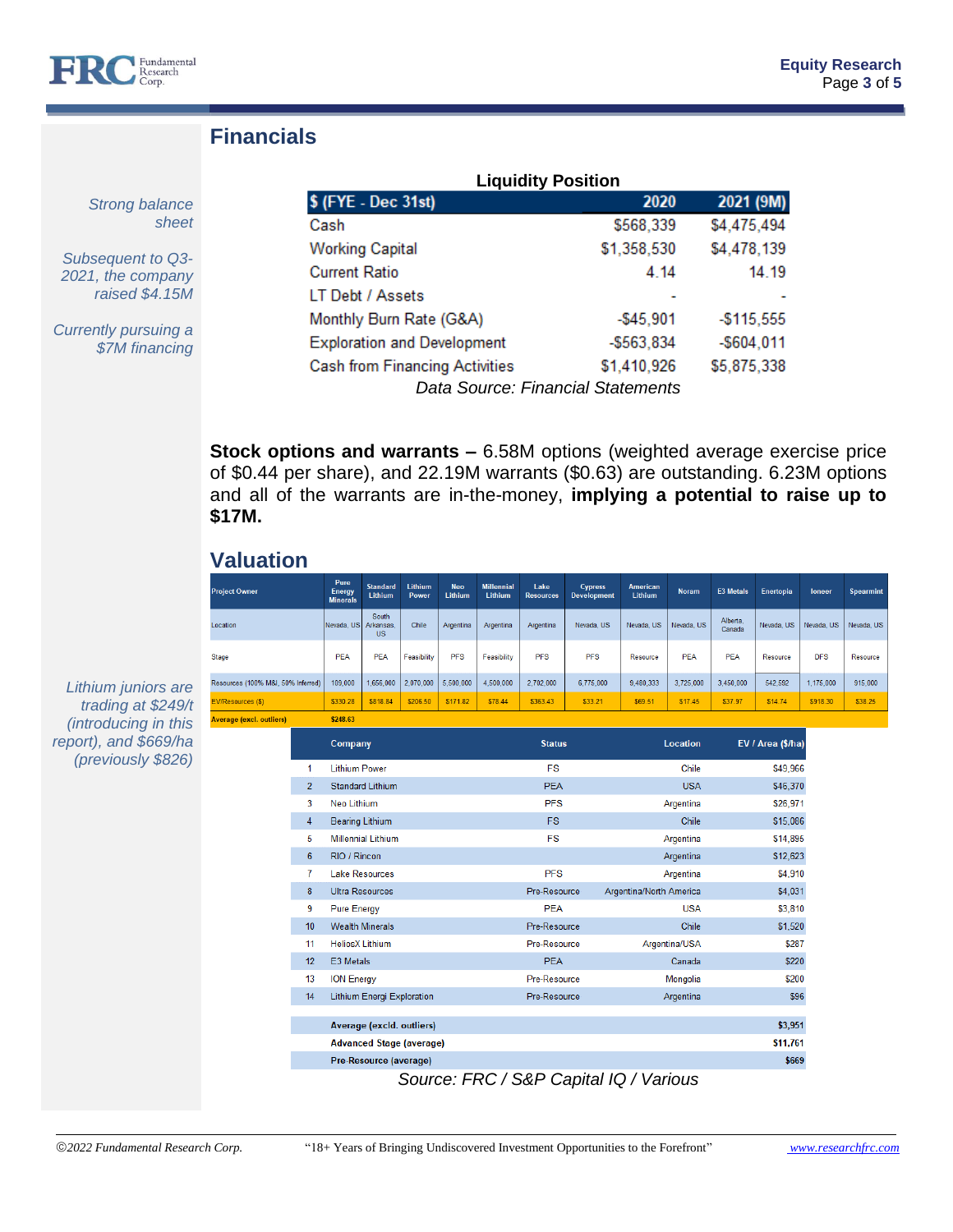

*Our fair value estimate on LITH is \$1.53 per share; we did not have a rating or fair value estimate previously*

| <b>Valuation Summary</b>                  | <b>Fair Value</b> | <b>FVPS</b> |
|-------------------------------------------|-------------------|-------------|
| Arizaro de Salar @ \$249/t                | \$202,322,663     | \$1.12      |
| Properties in Chile @ \$669/ha            | \$60,497,001      | \$0.34      |
| Working Capital (incl. current financing) | \$13,723,631      | \$0.08      |
| <b>Fair Value</b>                         | 276,543,295       | \$1.53      |

*Source: FRC*

**We are assigning a BUY rating, with a fair value estimate of \$1.53 per share.** Considering the project's resource expansion potential, phase 2 drilling will likely be the next major catalyst for LITH shares.

## **Risks**

*Maintaining our risk rating of 5 (Highly Speculative)*

- $\triangleright$  The value of the company is dependent on lithium prices.
- ➢ **Access to capital and share dilution**.
- ➢ The company has yet to complete an economic assessment on its projects.
- ➢ Development risks